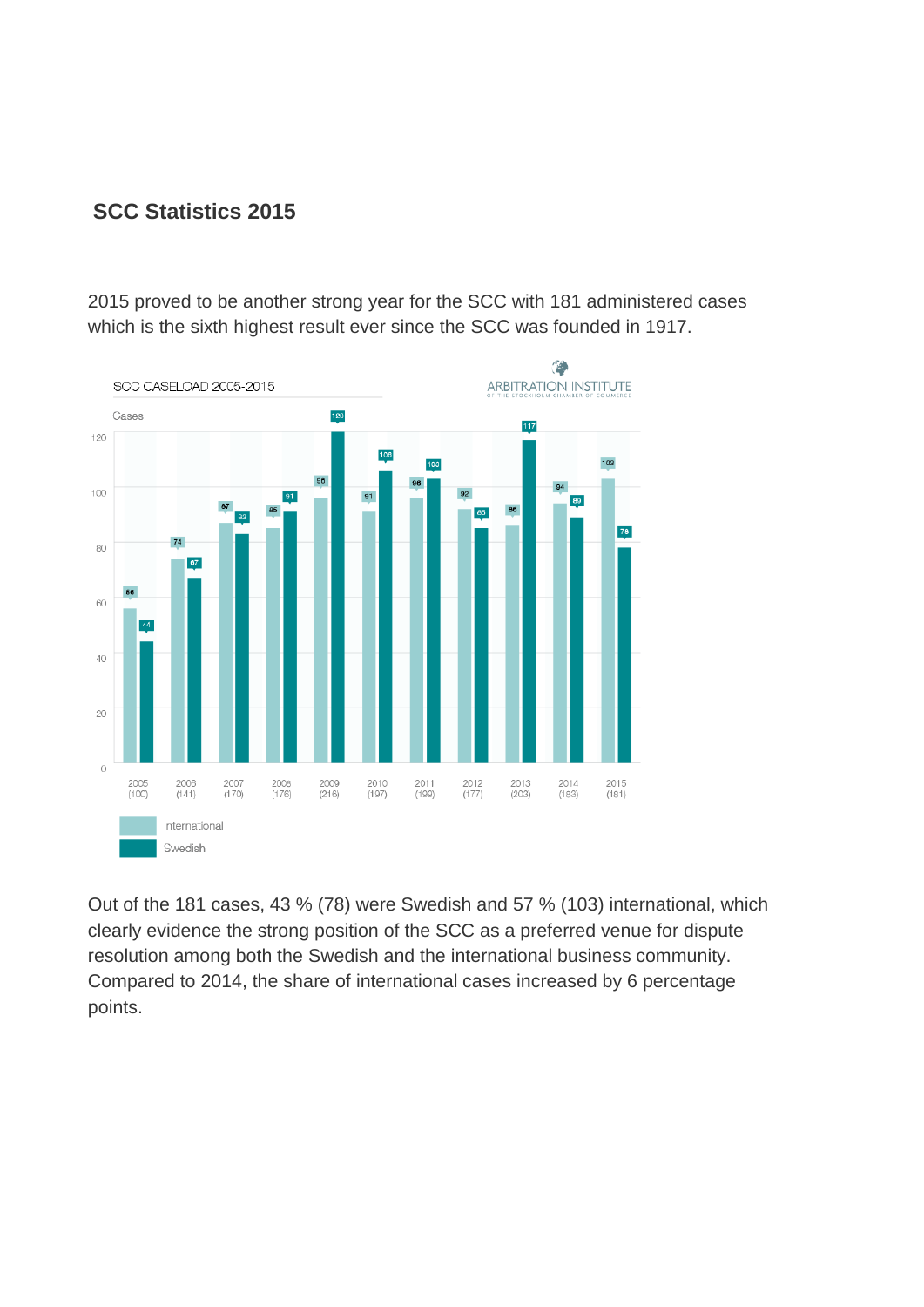

Of the 2015 caseload, 62 % (118) were administered under the SCC Rules, and 27 % (50) were administered under the SCC Rules for Expedited Arbitrations. During 2015, the SCC also administered one Emergency Arbitrator proceeding.

In 7 % (12) of the cases, parties also requested SCC's administrative services as appointing authority in ad-hoc arbitrations, consisting of appointments of arbitrators in ad-hoc arbitrations conducted under the Swedish Arbitration Act (2), appointment of arbitrator for ad-hoc arbitration conducted under the UNCITRAL Rules (1), and appointments of valuator/auditor (9).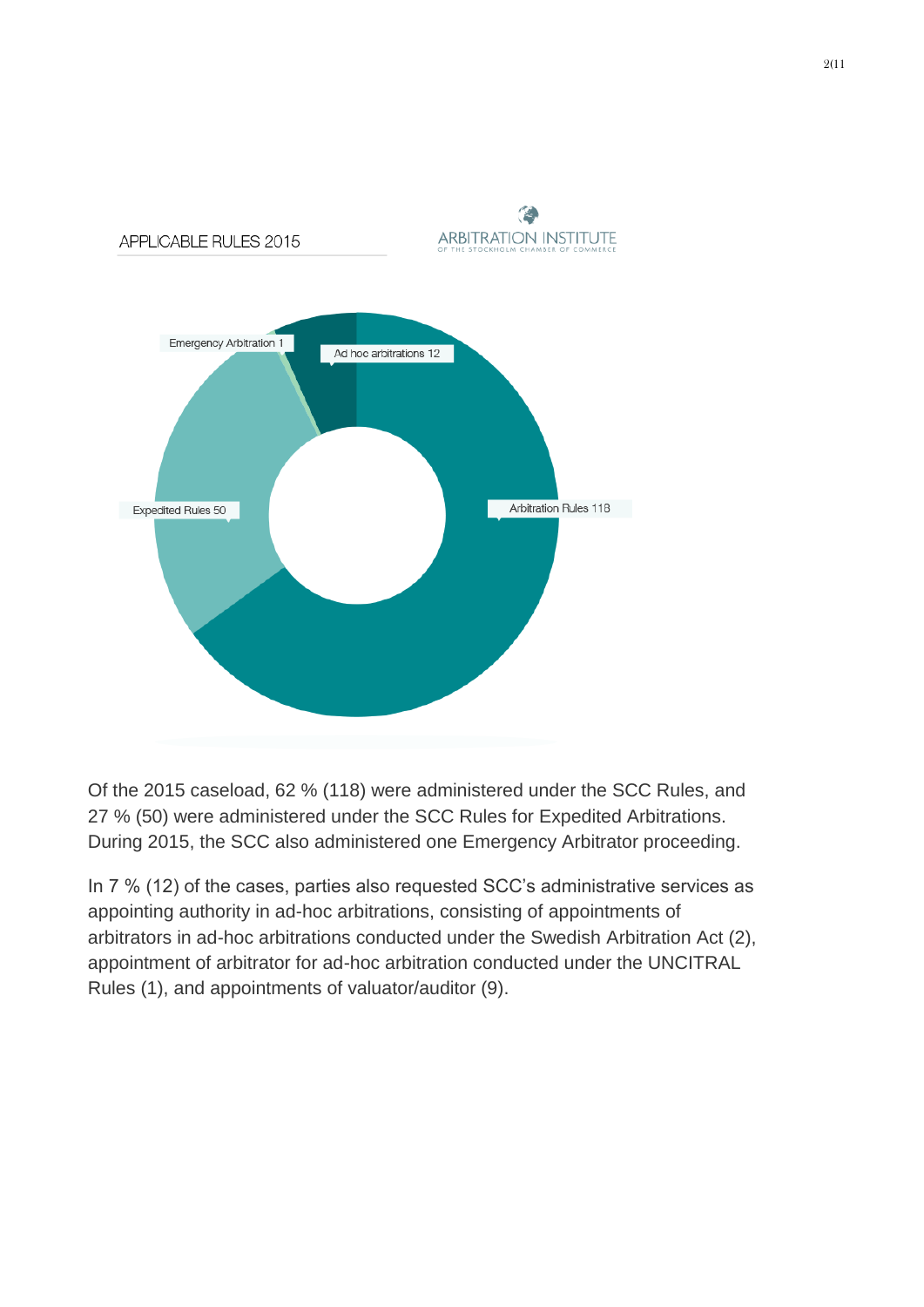

Parties from 37 different countries chose to resolve their disputes with the SCC in 2015. Swedish parties continued to appear most frequently in SCC cases. Of the international parties, Russia, Ukraine, Germany, Norway, UK and Azerbaijan were the most frequent nationalities to appear before the SCC.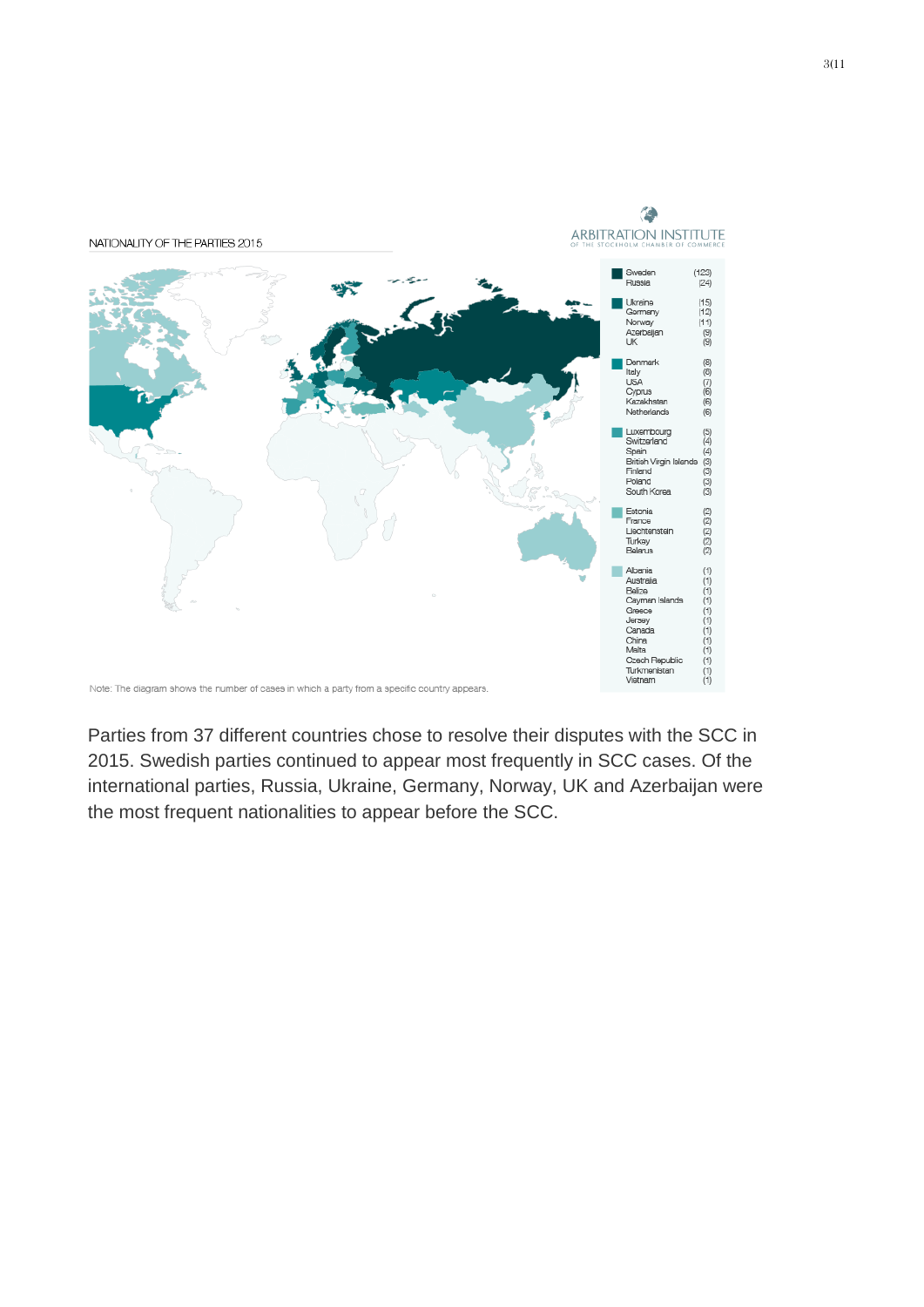

SUBJECT MATTER 2015



During 2015, the SCC administered disputes stemming from a range of different sectors. Most frequently parties brought disputes arising out of delivery agreements, service agreements, share purchase agreements, and shareholders agreements.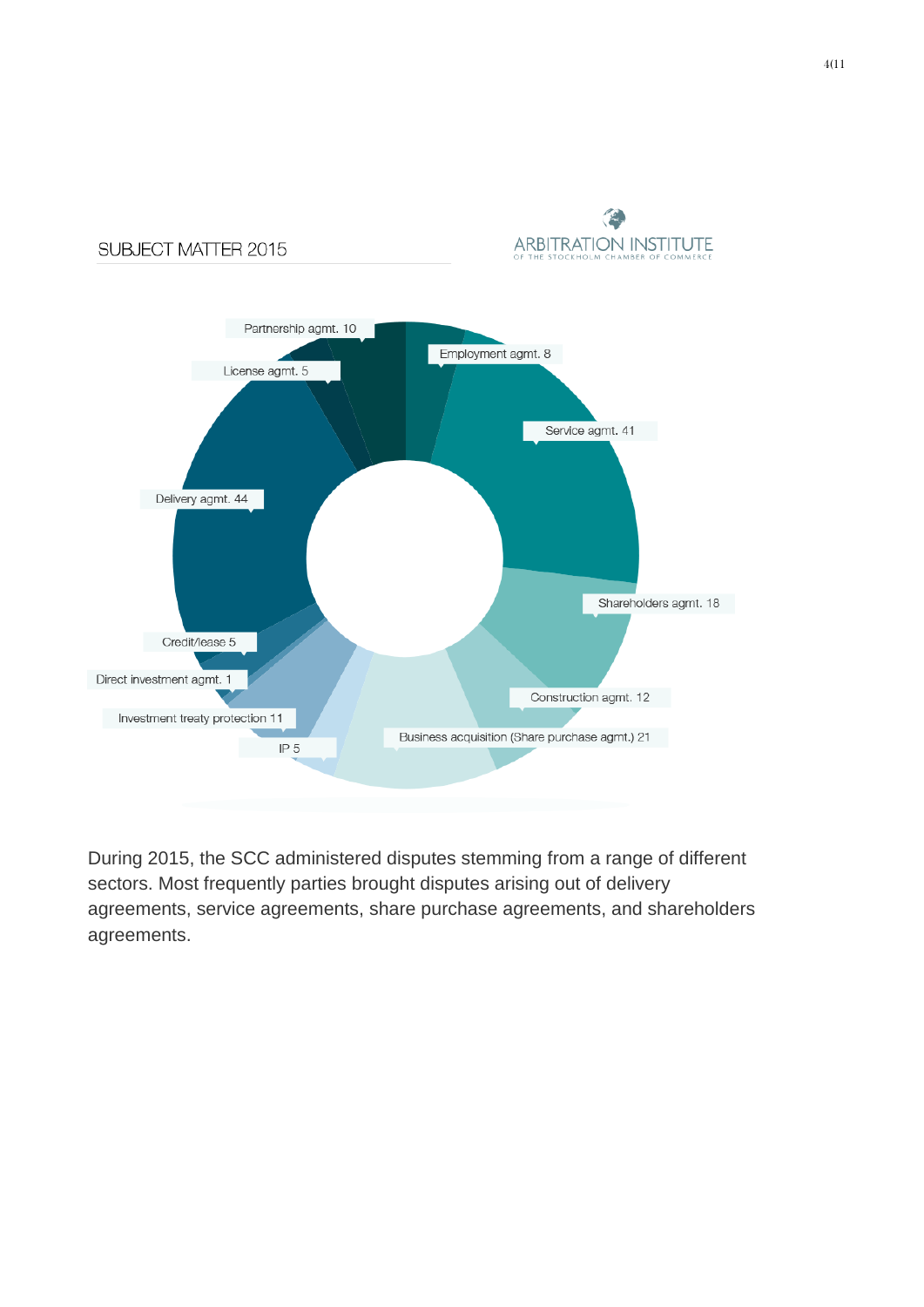## ۵ **ARBITRATION INSTITUTE**



TIME FOR RENDERING AWARD - ARBITRATION RULES 2015

Note: The diagram shows the time from registration of a case until the rendering of an award.

For the majority of cases administered under the SCC Rules it took between 6-12 months from the time of registration of a case until the rendering of an award.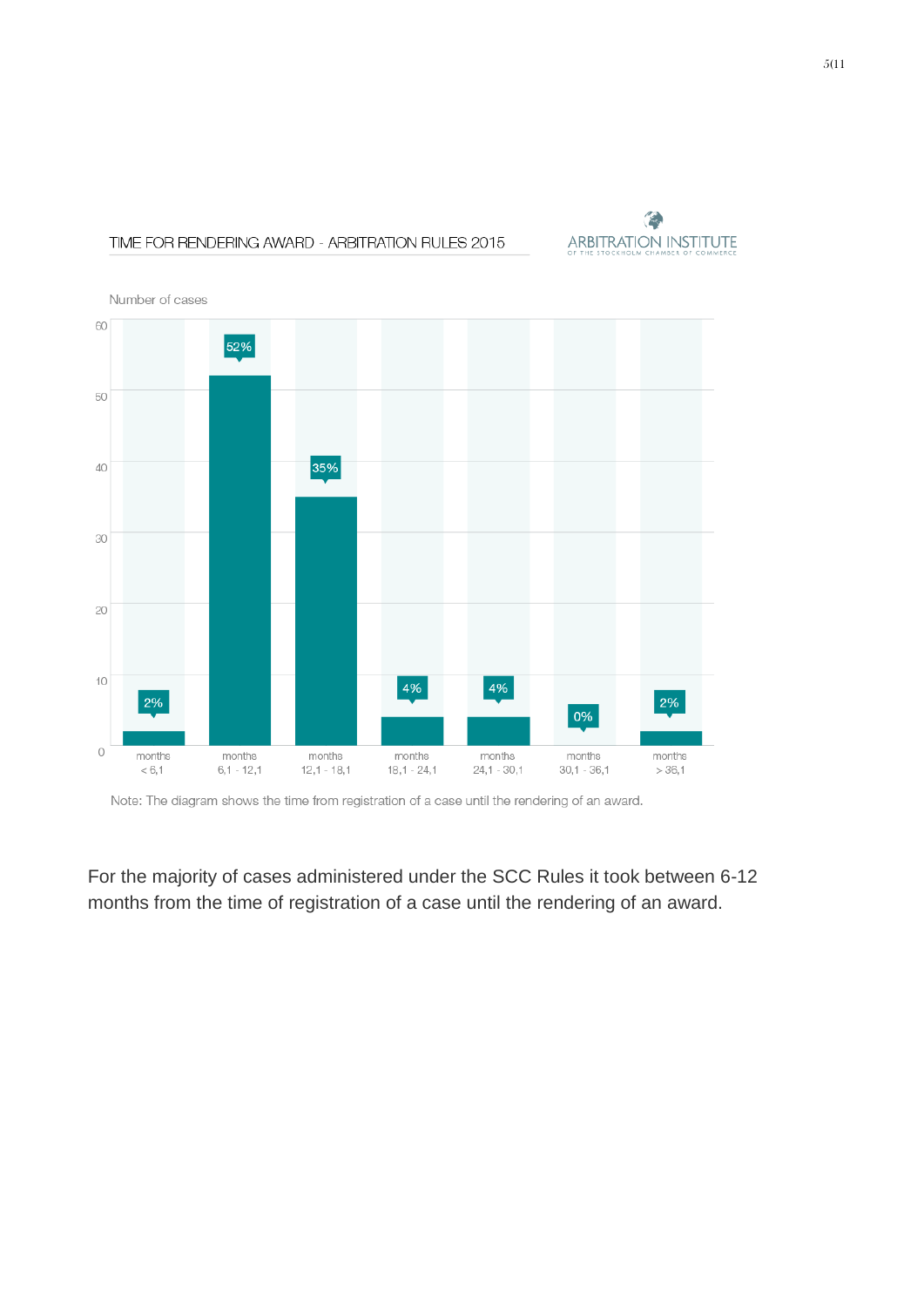

Note: The diagram shows the time from registration of a case until the rendering of an award.

For 62 % of the cases administered under the SCC Rules for Expedited Arbitrations an award was rendered within 3-6 months.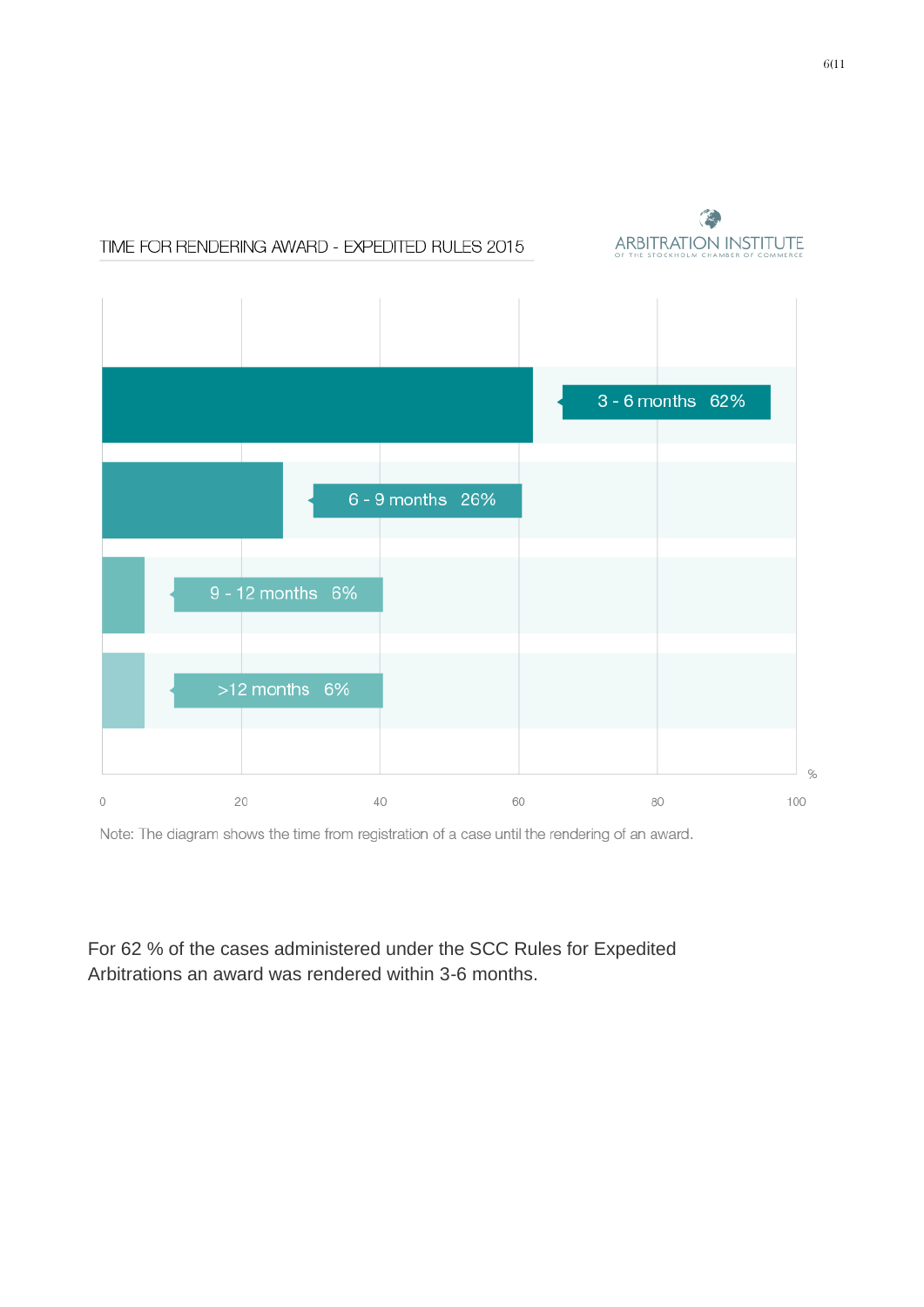

7(11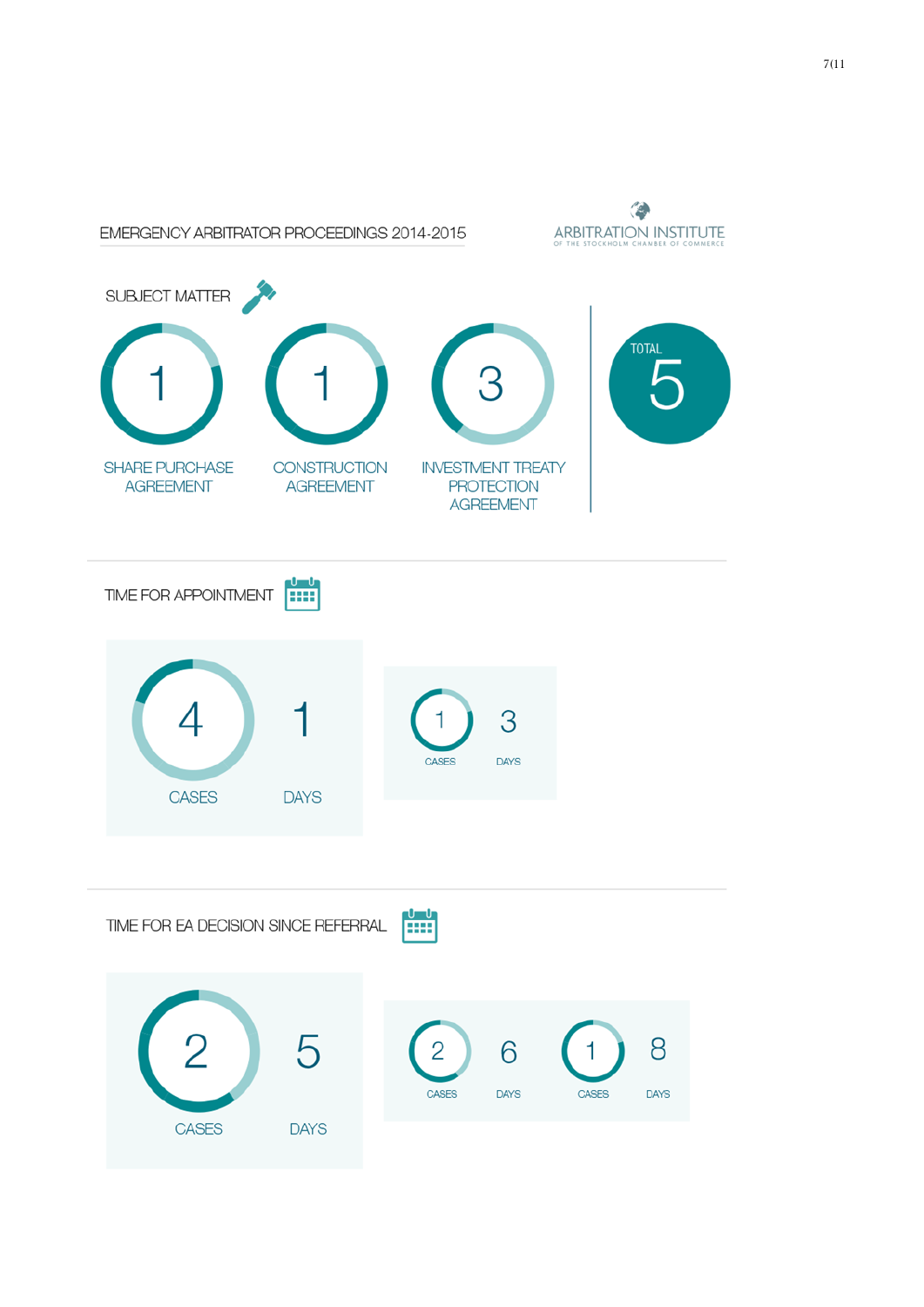If a decision on interim measures is needed to provisionally ensure a party's claim, before the commencement of an arbitration, the party may apply to the SCC for the appointment of an Emergency Arbitrator in accordance with the SCC Rules.

Five emergency arbitrator proceedings were commenced at the SCC between 2014 and 2015. Three investor treaty protection agreements, one share purchase agreement and one construction agreement, respectively, formed the basis of the request for interim measures.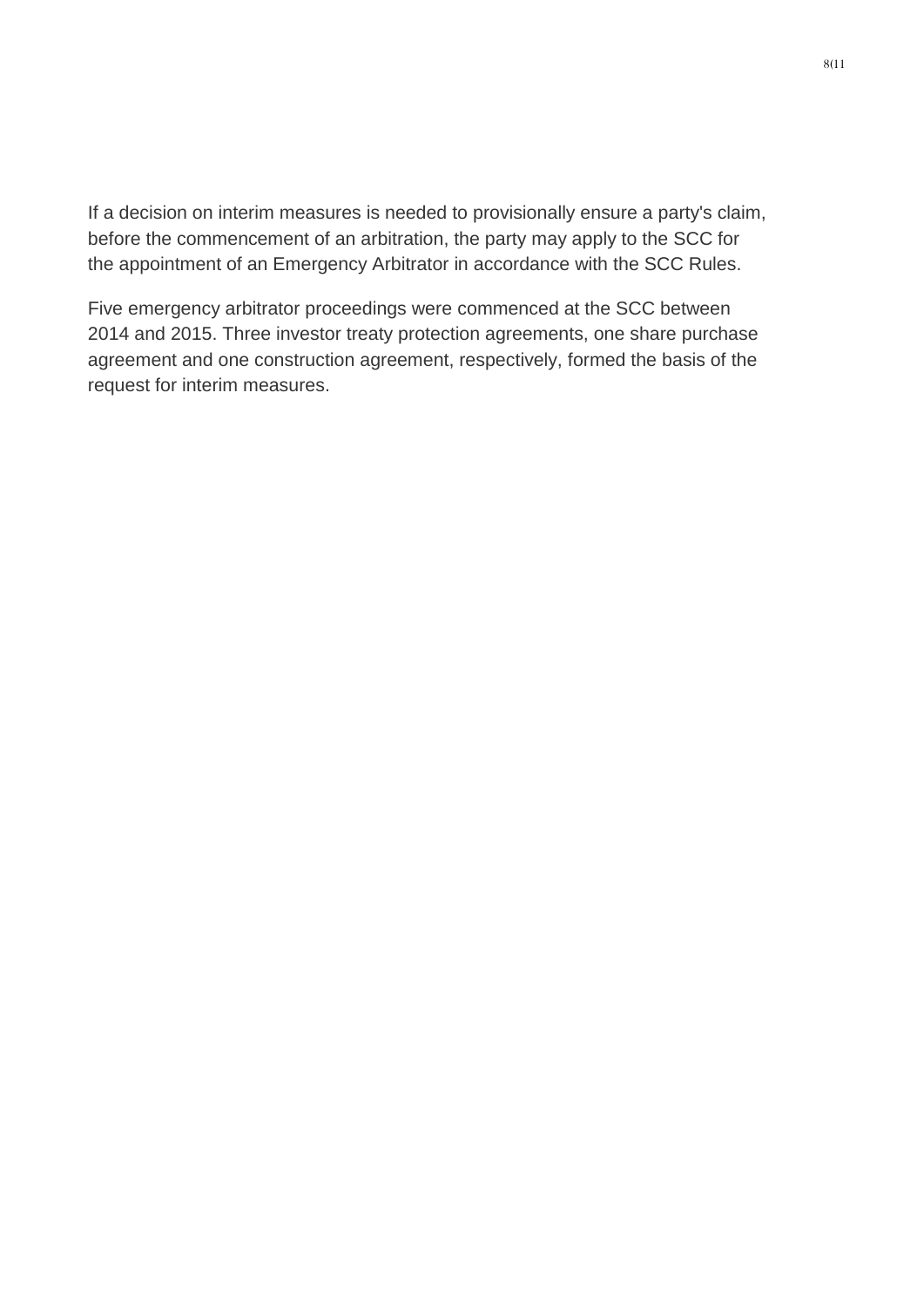

## **Investment Disputes at the SCC – Statistics 2015**

2015 was once again a record year for investment treaty disputes at the SCC with 12 investor treaty cases being administered under the SCC Rules.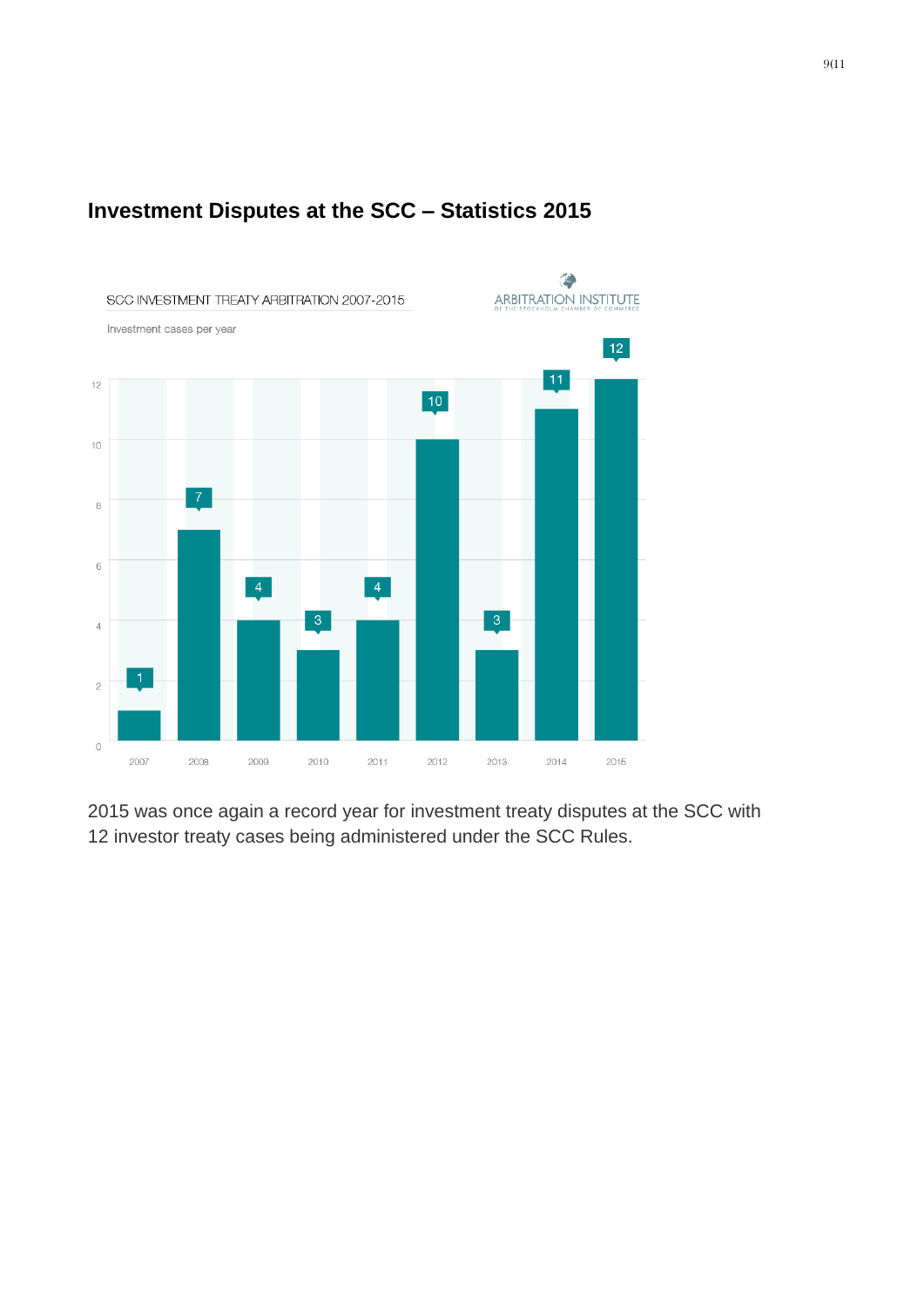

Out of the 12 cases, ten were administered as arbitrations under the SCC Rules, one under the rules for the appointment of an Emergency Arbitrator, and 1 under the UNCITRAL Rules (appointment of arbitrator for ad-hoc arbitration).